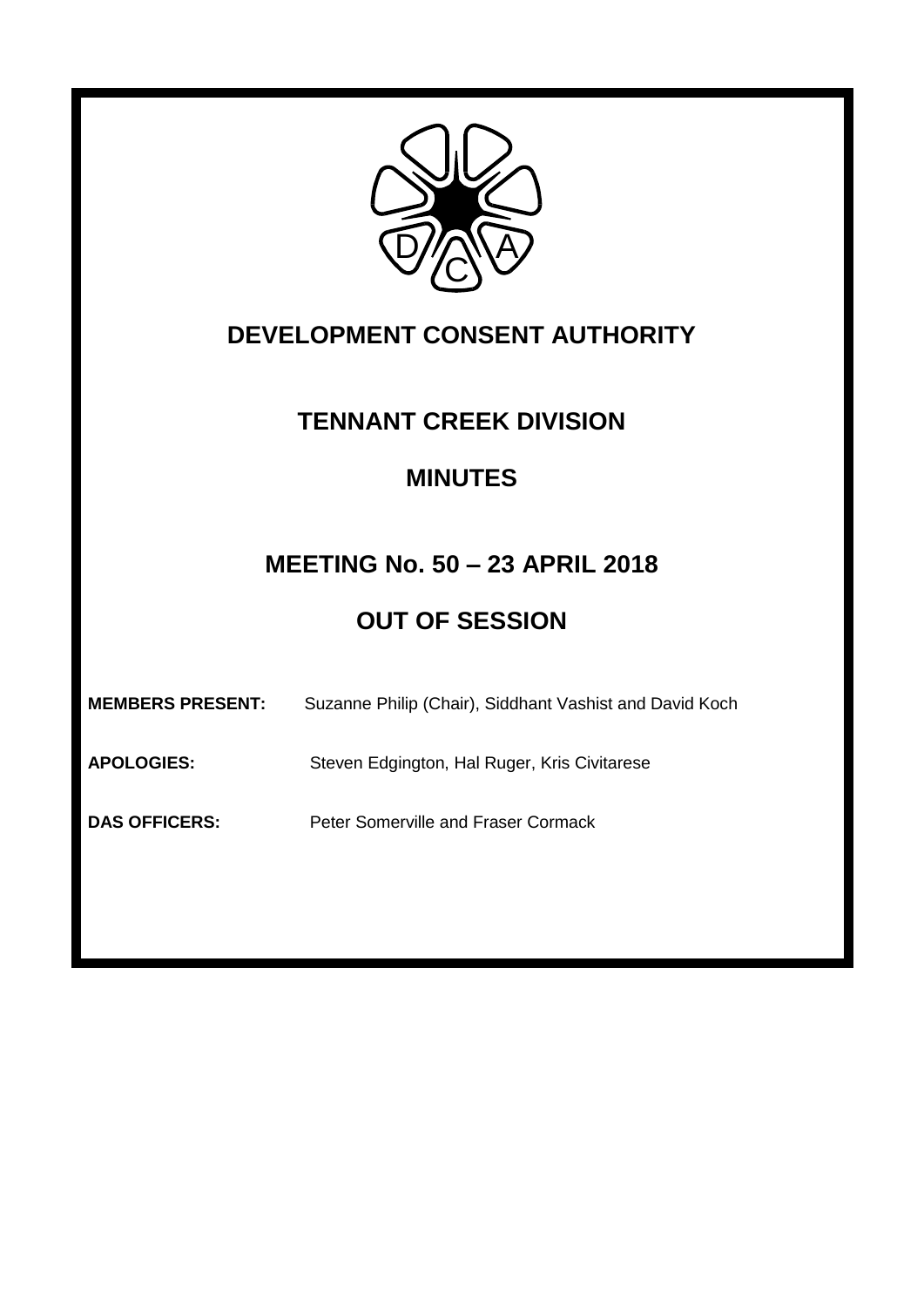## **THESE MINUTES RECORD THE DELIBERATIVE STAGE OF THE MEETING.**

No conflict of interest by any member participating in the meeting was declared.

#### **ITEM 1 TELECOMMUNICATIONS FACILITY INCLUDING A 30.3M HIGH TILT-OVER MONOPOLE MAST PA2014/0036 LOT 2505 (115) STANDLEY STREET, TOWN OF TENNANT CREEK APPLICANT DESERT TECHNOLOGIES PTY LTD**

**RESOLVED 0001/18** That, the Development Consent Authority, pursuant to section 53(a) of the *Planning Act*, consents to the application to develop Lot 2505 (115) Standley Street, Town of Tennant Creek for the purpose of a telecommunications facility including a 30.3m high tilt-over monopole mast, subject to the following conditions and for the following reasons:

## **GENERAL CONDITIONS**

- 1. The works carried out under this permit shall be in accordance with the drawings endorsed as forming part of the permit.
- 2. The owner of the land must enter into agreements with the relevant authorities for the provision of electricity services to the development shown on the drawings in accordance with the authorities' requirements and relevant legislation at the time.
- 3. Any developments on or adjacent to any easements on site shall be carried out to the requirements of the relevant service authority to the satisfaction of the consent authority.
- 4. Stormwater is to be retained on the site or collected and discharged into the drainage network to the technical standards of and at no cost to Barkly Regional Council, to the satisfaction of the consent authority.

#### NOTES:

- 1. A Permit to Work Within a Road Reserve is required from the Barkly Regional Council, before commencement of any work within a road reserve.
- 2. This development permit does not grant "building approval" for the proposed works or change of use and you are advised to contact a registered private Building Certifier to ensure that you have attained all necessary approvals before commencing demolition or construction works.
- 3. The Power and Water Corporation advises that the Water and Sewer Services Development Section (landdevelopmentsouth@powerwater.com.au) and Power **Network Engineering** Section (powerconnections@powerwater.com.au) should be contacted via email a minimum of 1 month prior to construction works commencing in order to determine the Corporation's servicing requirements, and the need for upgrading of on-site and/or surrounding infrastructure.
- 4. You are advised to contact Dial Before You Dig on 1100 to obtain a location of the Telstra Network and arrange for any relocation if required. The Telstra contact for relocation work is the Network Integrity and Compliance Group on 1800 810 443.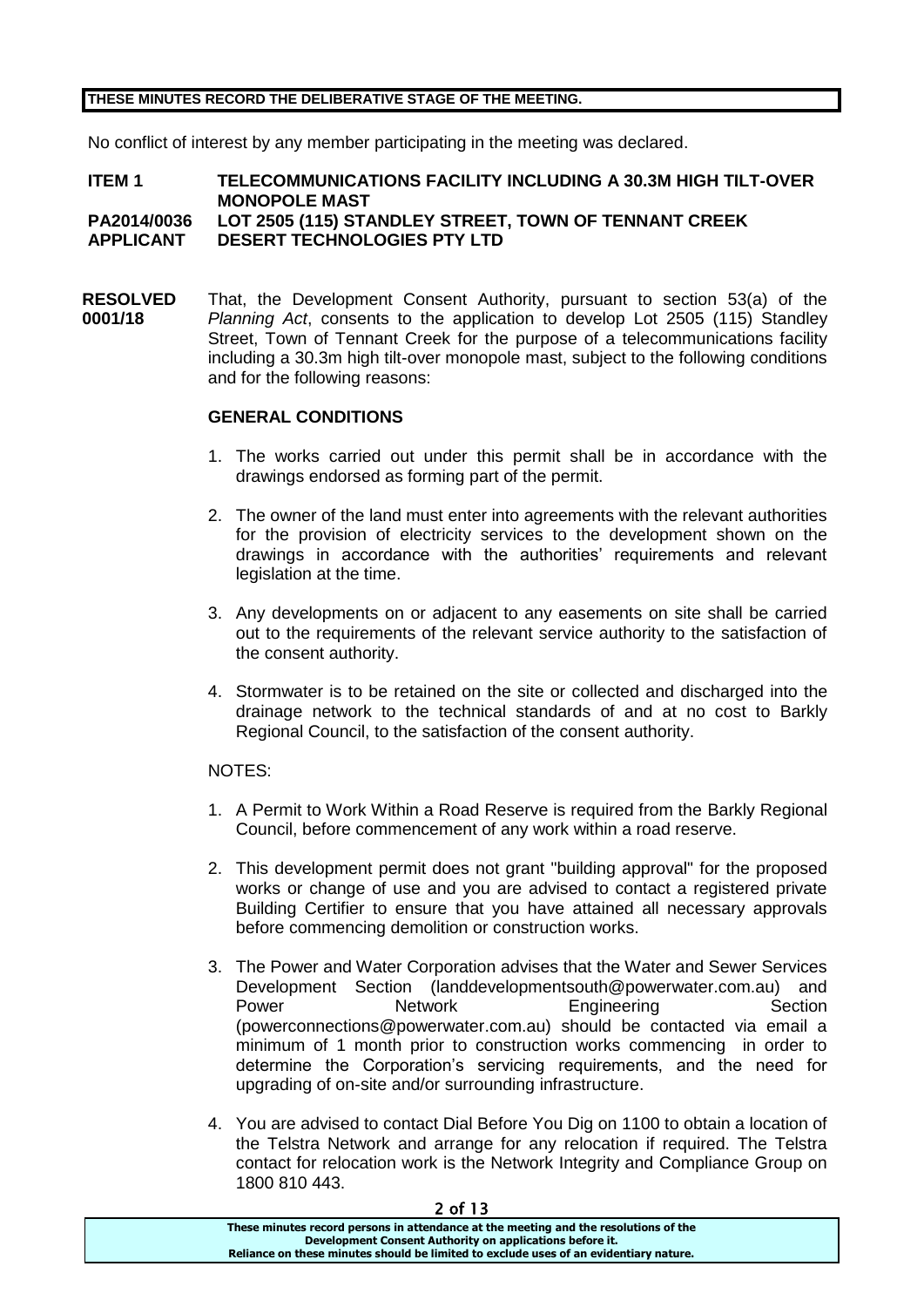- 5. The Northern Territory Environment Protection Authority advises that construction work should be conducted in accordance with the Authority's Noise Guidelines for Development Sites in the Northern Territory. The guidelines specify that on-site construction activities are restricted to between 7am and 7pm Monday to Saturday and 9am to 6pm Sunday and Public Holidays. For construction activities outside these hours refer to the guidelines for further information.
- 6. Any proposed works which fall within the scope of the Construction Industry Long Service Leave and Benefits Act must be notified to NT Build by lodgement of the required Project Notification Form. Payment of any levy must be made prior to the commencement of any construction activity. NT Build should be contacted via email (info@ntbuild.com.au) or by phone on 08 89364070 to determine if the proposed works are subject to the Act.
- 7. The Aboriginal Areas Protection Authority recommends that the permit holder obtain an Authority Certificate to indemnify against prosecution under the Aboriginal Sacred Sites Act. For advice on how to obtain a certificate please contact the Aboriginal Areas Protection Authority.

## **REASONS**

- 1. Pursuant to section 51(a) of the Planning Act, in considering a development application the Development Consent Authority must take into account the planning scheme that applies to the land to which the application relates. Clause 13.5 of the NT Planning Scheme is intended to ensure that telecommunications facilities do not unreasonably detract from the amenity of an area and that the location and design of the facility minimises amenity impacts. The proposed development is not expected to significantly or unreasonably detract from the amenity of the area.
- 2. Pursuant to section 51(e) of the *Planning Act*, in considering a development application the Development Consent Authority is required to take into account any submissions made under section 49 of the Act and any evidence or information received under section 50 of the Act. The application was publicly exhibited in accordance with the *Planning Act* and the Planning Regulations and no public or local authority submissions were received under section 49 of the Act.
- 3. Pursuant to section 51(h) of the *Planning Act*, in considering a development application the Development Consent Authority is required to take into account the merits of the proposed development as demonstrated in the application. The application identified that the mast:
	- a) is required to provide critical SCADA control communications between this site and the towns' Tanks, Bores, Sewerage Network and Cabbage Gum Pump Station, south of Tennant Creek; and
	- b) will enhance reliability and functionality to the existing network.

The proposed facility is expected to assist in supporting reliability and functionality of the water supply network for Tennant Creek.

4. Pursuant to section 51(j) of the *Planning Act*, in considering a development application the Development Consent Authority is required to take into account the capability of the land to which the proposed development relates to support the proposed development and the effect of the development on the land and on other land, the physical characteristics of which may be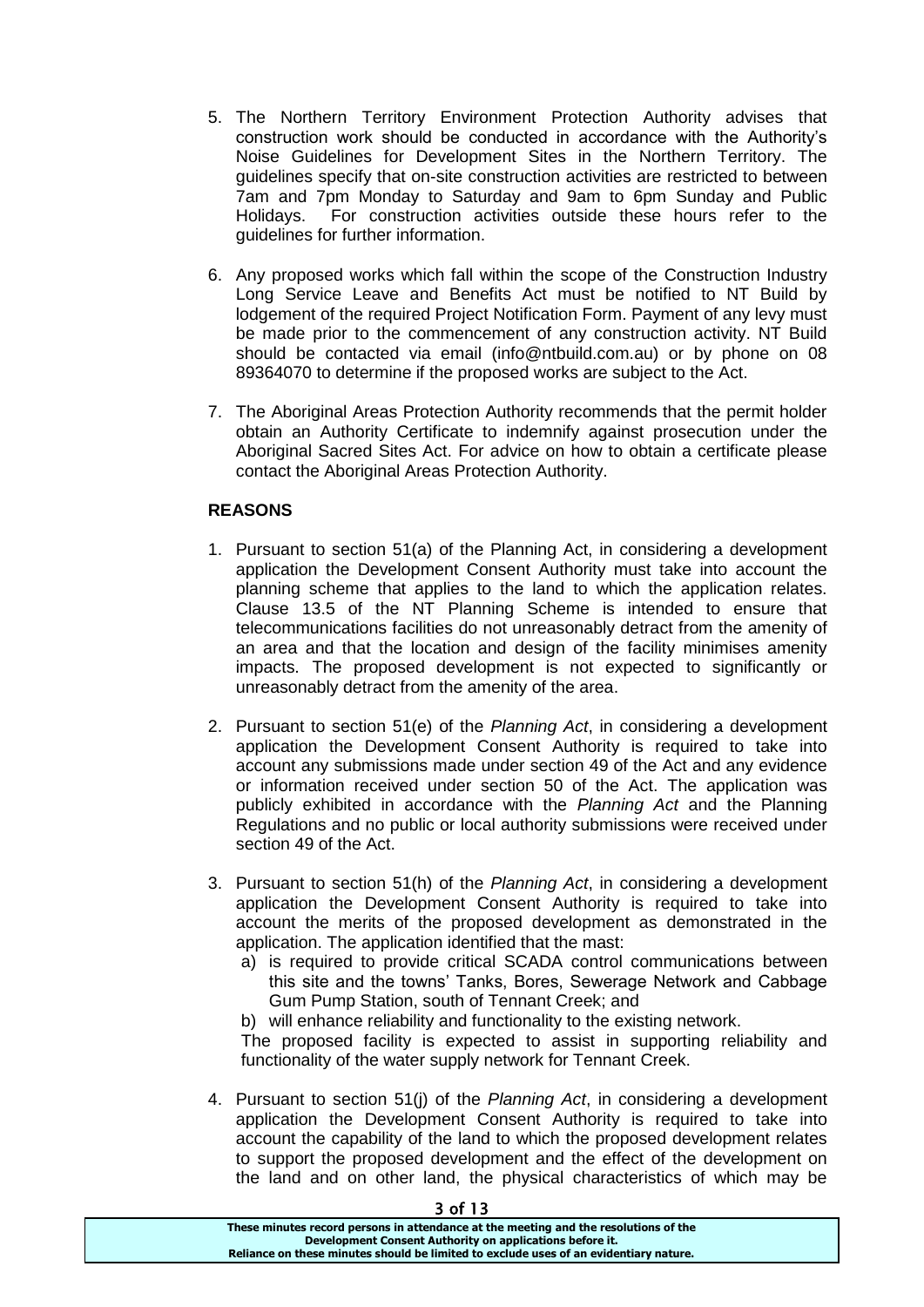affected by the development. The land is expected to be capable of supporting the proposed development without undue impact on other land.

- 5. Pursuant to section 51(m) of the *Planning Act*, the consent authority must take into account the public utilities or infrastructure provided in the area in which the land is situated, services to be connected to the land and the requirement, if any, for those facilities or infrastructure to be provided by the developer. The conditions of approval are expected to assist in ensuring the orderly servicing and development of the site in accordance with relevant service authority requirements.
- 6. Pursuant to section 51(n) of the *Planning Act*, the consent authority must take into account the potential impact on the existing and future amenity of the area in which the land is situated. Due to the height and design of the telecommunications facility, the mast is expected to have some impact on the amenity of the existing and future amenity of the area irrespective of its siting on the property. Nonetheless, noting the existing development in the locality and use by utility services, the telecommunications mast is not expected to be incompatible with the streetscape or surrounding development or to unreasonably detract from the amenity of nearby residential properties the locality.
- 7. Pursuant to section 51(p) of the *Planning Act*, the consent authority must take into account the public interest. The consent authority sought comment from NT Airports in relation to the application, with a view to ensuring that any potential risk presented by the proposed mast to aircraft approaching and/or leaving the Tennant Creek Airport is duly considered. NT Airports has advised to the effect that the proposed 30m communications tower:
	- a) has been assessed and does not penetrate the Obstacle Limitations Surface (OLS) or PANS-OPS; and
	- b) is low risk and approved by Tennant Creek Airport.

## **ACTION:** DAS TO PREPARE NOTICE OF CONSENT AND DEVELOPMENT PERMIT

## **ITEM 2 5 x 2 BEDROOM MULTIPLE DWELLINGS IN 5 SINGLE STOREY BUILDINGS PA2018/0123 LOT 2477(82) PEKO ROAD, TOWN OF TENNANT CREEK APPLICANT FAR NORTHERN CONTRACTORS PTY LTD**

**RESOLVED 0002/18** That, pursuant to section 53(b) of the *Planning Act*, the Development Consent Authority alters the proposed development and consents to the proposed development, as altered, to develop Lot 2477 (82) Peko Road, Town of Tennant Creek for the purpose of  $5 \times 2$  bedroom multiple dwellings in  $5$  single storey buildings, subject to the following conditions:

#### **CONDITIONS PRECEDENT**

1. Prior to the endorsement of plans and prior to commencement of works (including site preparation), amended plans to the satisfaction of the consent authority must be submitted to and approved by the consent authority. When approved, the plans will be endorsed and will then form part of the permit. The plans in Adobe PDF format, drawn to scale with dimensions and generally consistent with the plans publicly exhibited, but modified to include: a) details of the relative heights of:

**These minutes record persons in attendance at the meeting and the resolutions of the Development Consent Authority on applications before it. Reliance on these minutes should be limited to exclude uses of an evidentiary nature.**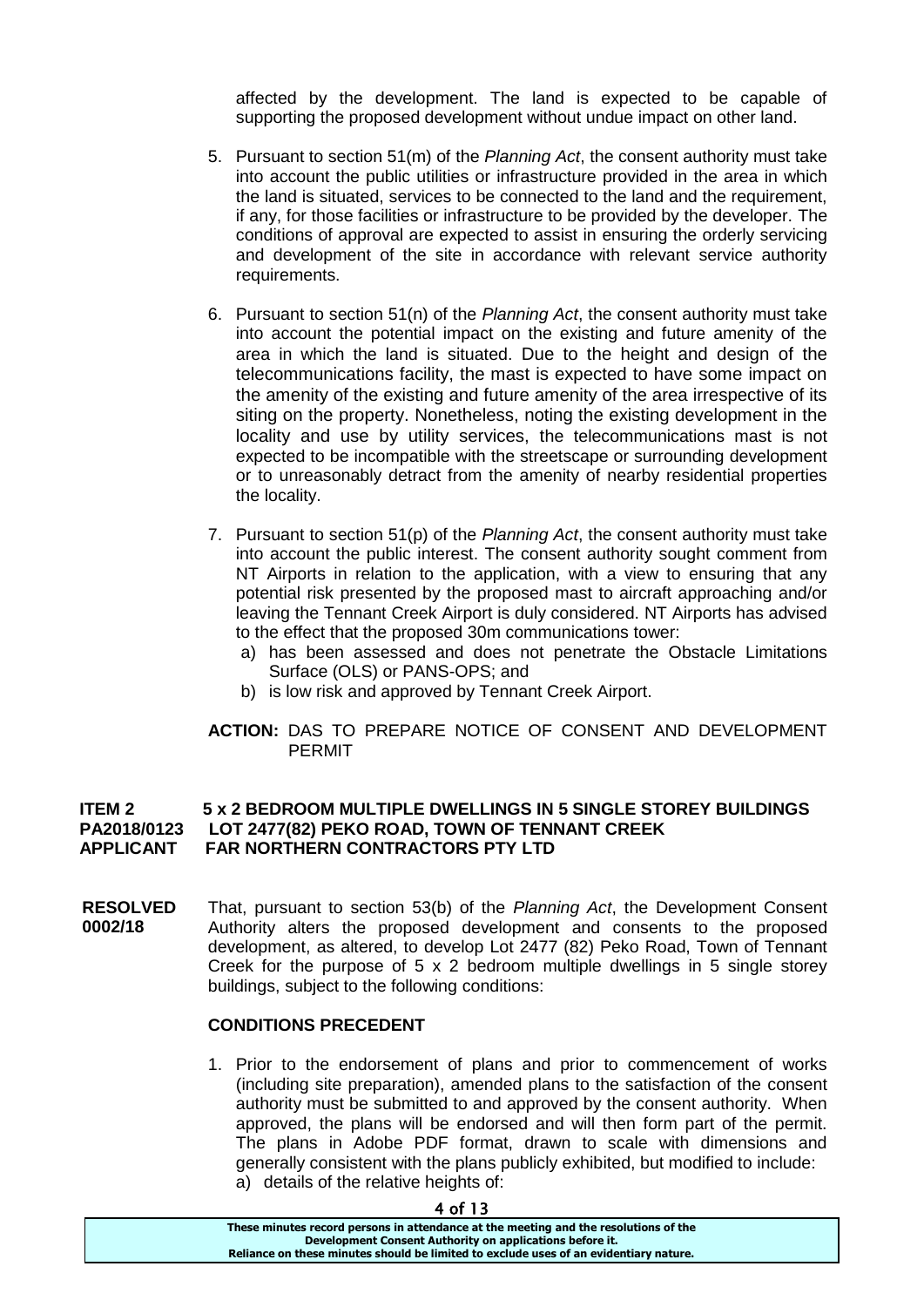- (i) the finished floor levels of the proposed dwellings;
- (ii) the natural ground level; and
- (iii) the top of the screen fencing (between dwellings on the site and on property boundaries), such that the fencing will be a minimum of 1.6m above the floor level of the dwelling;
- b) a minimum unobstructed width of 2.5m for each car parking space.

## **GENERAL CONDITIONS**

- 2. The works carried out under this permit shall be in accordance with the drawings endorsed as forming part of the permit.
- 3. The owner of the land must enter into agreements with the relevant authorities for the provision of water supply, drainage, sewerage and electricity facilities and telecommunication networks to the development shown on the endorsed drawings in accordance with the authorities' requirements and relevant legislation at the time.
- 4. Any developments on or adjacent to any easements on site shall be carried out to the requirements of the relevant service authority to the satisfaction of the consent authority.
- 5. All existing and proposed easements and sites for existing and required utility services must be vested in the relevant authority for which the easement or site is to be created.
- 6. Stormwater is to be retained on the site or collected and discharged into the drainage network to the technical standards of, and at no cost to, the Barkly Regional Council, to the satisfaction of the consent authority.
- 7. The kerb crossover and driveway to the site approved by this permit (and any required re-instatement works) are to be provided to the requirements and technical standards of the Barkly Regional Council and at no cost to the Council, to the satisfaction of the consent authority.
- 8. Dust control measures must be employed throughout the construction stage of the development to the requirements of the NT Environment Protection Authority, to the satisfaction of the consent authority.
- 9. Appropriate soil erosion, sediment and dust control measures must be effectively implemented throughout the construction stage of the development and all disturbed soil surfaces must be suitably stabilised against erosion at completion of works, to the satisfaction of the consent authority.
- 10. Before the use or occupation of the development starts, the area(s) set-aside for the parking of vehicles and access lanes as shown on the endorsed plans must be:
	- a) constructed;
	- b) properly formed to such levels that they can be used in accordance with the plans;
	- c) surfaced with concrete or an all-weather-seal coat;
	- d) drained; and
	- e) line-marked to indicate each car space, to the satisfaction of the consent authority.

Car spaces, access lanes and driveways must be kept available for these purposes at all times.

| J VI 1J                                                                               |
|---------------------------------------------------------------------------------------|
| These minutes record persons in attendance at the meeting and the resolutions of the  |
| Development Consent Authority on applications before it.                              |
| Reliance on these minutes should be limited to exclude uses of an evidentiary nature. |
|                                                                                       |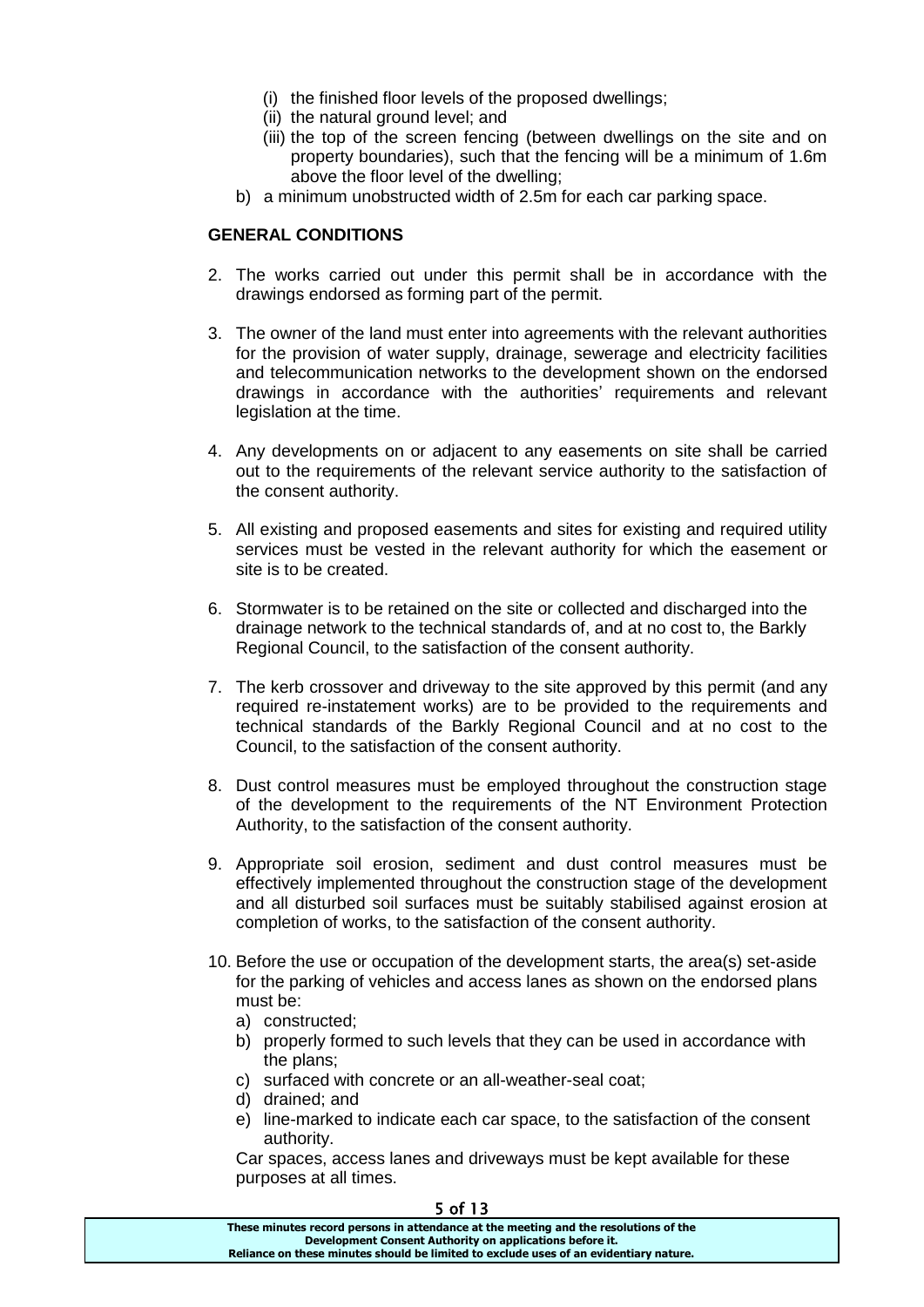- 11. No fence, hedge, tree or other obstruction exceeding a height of 0.6m is to be planted or erected so that it would obscure sight lines at the junction of the driveway and the public street. This condition is to the technical standards of the Barkly Regional Council, to the satisfaction of the consent authority.
- 12. Before the use/occupation of the development starts, the landscaping works shown on the endorsed plans must be carried out and completed to the satisfaction of the consent authority.
- 13. The landscaping shown on the endorsed plans must be maintained to the satisfaction of the consent authority, including that any dead, diseased or damaged plants are to be replaced.
- 14. The private open space areas of each dwelling shall be screened from open space of adjoining dwellings and on each property boundary by the erection of a solid wall or screen fence not less than 1.8 metres above ground level and not less than 1.6m above the finished floor level of the dwelling. This condition is to the satisfaction of the consent authority.
- 15. Confirmation shall be provided to Development Assessment Services (in the form of an email addressed to the Power and Water Corporation) from a suitable qualified professional confirming that all new number labels have been correctly installed at the Customer's Metering Panel(s) and water meters (where applicable). Please provide a copy of an email addressed to both landdevelopmentsouth@powerwater.com.au and [powerconnections@powerwater.com.au.](mailto:powerconnections@powerwater.com.au)
- 16. Prior to the use/occupation of the development and connection of services (i.e. power and water), the owner of the land must apply for street addressing from the Surveyor-General of the Northern Territory. This will form the legal address and will be required to be placed on the meters within the development in accordance with the allocation. An Occupancy Permit will not be able to be granted until such time as addressing is obtained."
- 17. Provision must be made on the land for the storage and collection of garbage and other solid waste. This area must be graded and drained and screened from public view to the satisfaction of the consent authority.
- 18. All air conditioning condenser units (including any condenser units required to be added or replaced in the future) are to be appropriately screened from public view, located so as to minimise thermal and acoustic impacts on neighbouring properties and condensate disposed of to ground level in a controlled manner to the satisfaction of the consent authority.

## NOTES:

- 1. A Permit to Work Within a Road Reserve is required from the Barkly Regional Council, before commencement of any work within a road reserve. An
- 2. This development permit does not grant "building approval" for the proposed works or change of use and you are advised to contact a registered private Building Certifier to ensure that you have attained all necessary approvals before commencing construction works.
- 3. The Power and Water Corporation advises that the Water and Sewer Services

| כו וט ס                                                                               |
|---------------------------------------------------------------------------------------|
| These minutes record persons in attendance at the meeting and the resolutions of the  |
| Development Consent Authority on applications before it.                              |
| Reliance on these minutes should be limited to exclude uses of an evidentiary nature. |
|                                                                                       |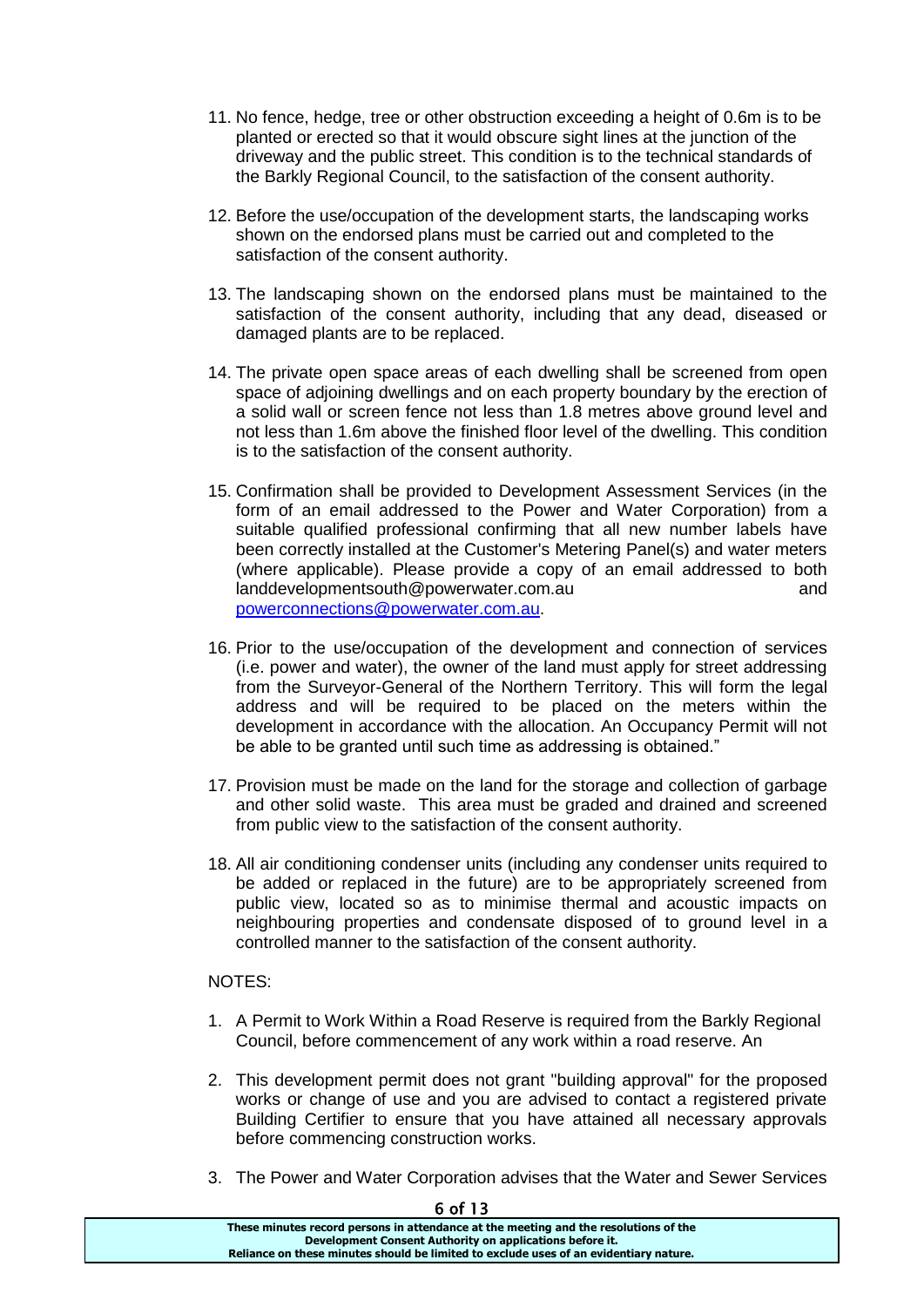Development Section (landdevelopmentsouth@powerwater.com.au) and Power **Network Engineering** Section (powerconnections@powerwater.com.au) should be contacted via email a minimum of 1 month prior to construction works commencing in order to determine the Corporation's servicing requirements, and the need for upgrading of on-site and/or surrounding infrastructure.

- 4. You are advised to contact Dial Before You Dig on 1100 to obtain a location of the Telstra Network and arrange for any relocation if required. The Telstra contact for relocation work is the Network Integrity and Compliance Group on 1800 810 443.
- 5. The Northern Territory Environment Protection Authority advises that construction work should be conducted in accordance with the Authority's Noise Guidelines for Development Sites in the Northern Territory. The guidelines specify that on-site construction activities are restricted to between 7am and 7pm Monday to Saturday and 9am to 6pm Sunday and Public Holidays. For construction activities outside these hours refer to the guidelines for further information.
- 6. The Northern Territory Environment and Protection Authority has advised that the proponent must comply with their General Environment Duty provided by section 12 of the *Waste Management and Pollution Control Act*.
- 7. Professional advice regarding implementation of soil erosion control and dust control measures to be employed throughout the construction phase of the development are available from the Department of Environment and Natural Resources. Information can be obtained from the IECA Best Practice Erosion and Sediment Control Guidelines 2008 available at www.austieca.com.au and the NTG website https://nt.gov.au/environment/soil-land-vegetation.
- 8. The permit holder is advised that the proposal may have assessment implications under the *Waste Management and Pollution Control Act*, More information can be found on the Northern Territory Environment Protection Authority website at: https://ntepa.nt.gov.au/waste-pollution. The applicant is encouraged to contact the NT EPA on (08) 8924 4218 or [ntepa@nt.gov.au](mailto:ntepa@nt.gov.au)
- 9. If you choose NBN to service your development, you will need to enter into a development agreement with NBN. The first step is to register the development via http://www.nbnco.com.au/develop-or-plan-with-the-nbn/newdevelopments.html once registered NBN will be in contact to discuss the specific requirements for the development. NBN requires you to apply at least 3 months before any civil works commence. All telecommunications infrastructure should be built to NBN guidelines found at [http://www.nbnco.com.au/develop-or-plan-with-the-nbn/new](http://www.nbnco.com.au/develop-or-plan-with-the-nbn/new-developments/builders-designers.html)[developments/builders-designers.html](http://www.nbnco.com.au/develop-or-plan-with-the-nbn/new-developments/builders-designers.html)
- 10. Any proposed works which fall within the scope of the *Construction Industry Long Service Leave and Benefits Act* must be notified to NT Build by lodgement of the required Project Notification Form. Payment of any levy must be made prior to the commencement of any construction activity. NT Build should be contacted via email (info@ntbuild.com.au) or by phone on 08 89364070 to determine if the proposed works are subject to the Act.

7 of 13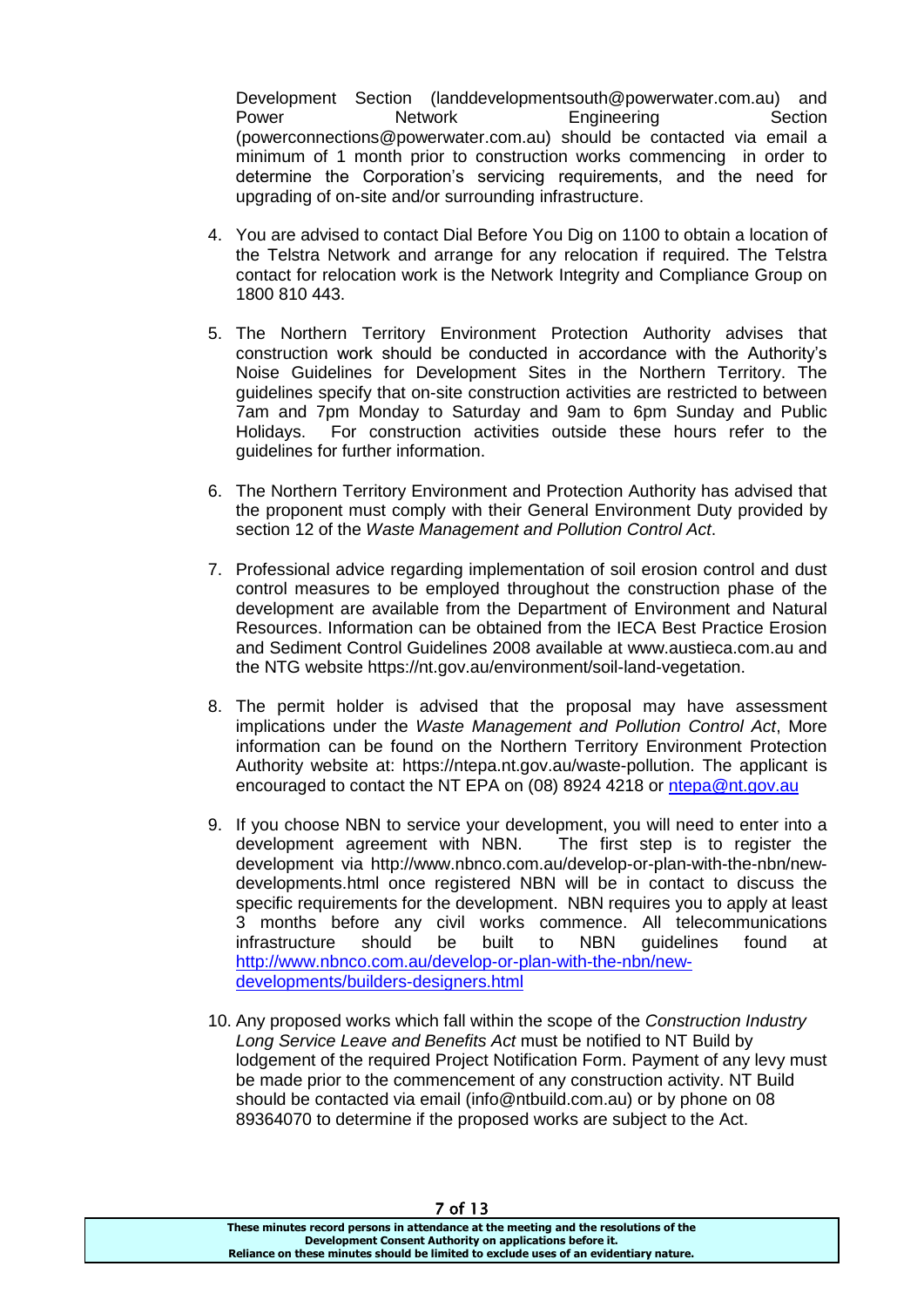## **REASONS**

- *1.* Pursuant to section 51(a) of the *Planning Act*, the Development Consent Authority (the consent authority) must take into consideration the NT Planning Scheme (the Planning Scheme). The development of 5 x 1 storey 2-bedroom multiple dwellings as proposed is considered to be consistent with the zone purpose statement, for Zone MD (Multiple Dwelling Residential). The proposed development is considered appropriate in terms of the Planning Principles and Framework and may be expected to contribute to housing choice in Tennant Creek.
- 2. The consent authority grants variations to:
	- a) Clause 6.5.3(3)(i) (Parking Layout) of the NT Planning Scheme with respect to minimum driveway widths, as:
		- (i) the driveway widths are expected to allow for vehicles to conveniently:
			- $-$  pass one another on the site; and
			- access and egress all parking spaces; and
		- (ii) sight lines and a low speed traffic environment are expected to be maintained.
		- (iii) the reduced driveway widths limit the extent of impervious surface area on the site, increasing the site area available for stormwater infiltration.
	- b) Clause 7.3 (Building Setbacks of Residential Buildings and Ancillary Structures) of the Scheme with respect to primary street setbacks for carports and side boundary setbacks for shade canopies, as:
		- (i) the carports to Units 1 and 5 and the and shade canopies to Units 2 and 4 will not inhibit breeze penetration through or to the site or adioining properties:
		- (ii) most building setbacks for the proposed development markedly exceed the minimum requirements;
		- (iii) the non-compliant carports and shade canopies are not expected to have any adverse effects of building massing when viewed from adjoining land or the street; be incompatible with the streetscape or surrounding development; or contribute to overlooking of adjoining properties; or to have any material amenity impact on any other property or the street.
	- c) Clause 7.5 (Private Open Space) of the Scheme with respect to the minimum width dimension for private open space areas to Units 2,3 and 4 respectively, as:
		- (i) the building envelopes for Units 2, 3 and 4 all significantly exceed the minimum length dimension of 5m;
		- (ii) the private open space areas for Units 2, 3 and 4 all significantly exceed the 45m<sup>2</sup> minimum size; and
		- (iii) the private open space areas for all units:
			- are expected be of adequate size to provide for domestic purposes;
			- $-$  are considered to be appropriately sited;
			- are permeable and open to the sky; and
			- include areas that may be expected to allow the establishment and maintenance of shade trees.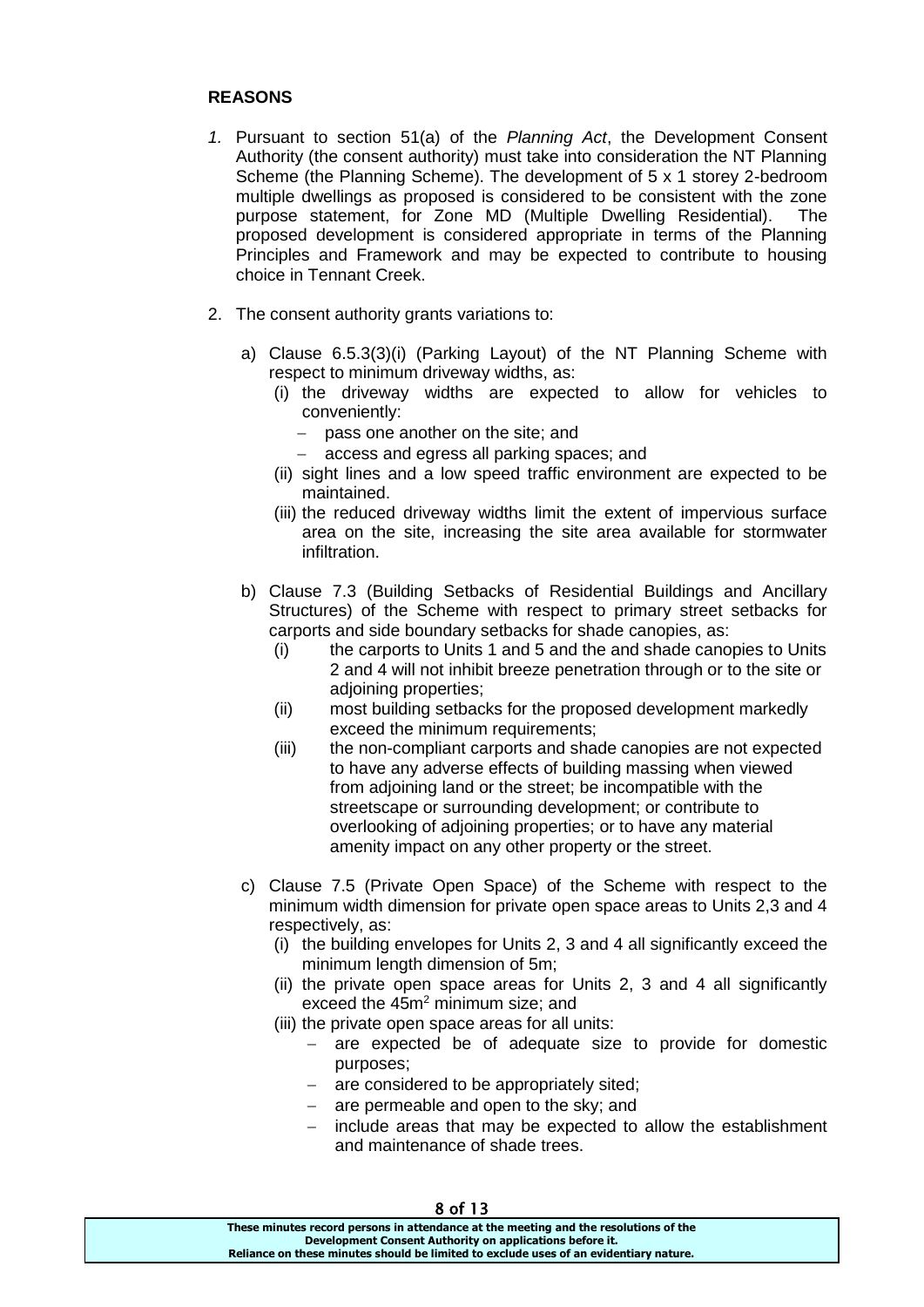The consent authority, in accordance with clause 2.5.4 of the Planning Scheme is satisfied that special circumstances, as outlined above justify the giving of consent as granted, despite non-compliance with clause 6.5.3, clause 7.3 and clause 7.5 respectively of the Scheme respectively and that the development of the site as proposed, with suitable revisions as required/facilitated through the conditions of approval is not expected to frustrate any objective of the Planning Scheme on account of the variations granted.

- 3. Pursuant to section 51(e) of the *Planning Act*, in considering a development application the consent authority is required to take into account any submissions made under section 49 of the Act and any evidence or information received under section 50 of the Act. The application was publicly exhibited and referred to the local authority in accordance with the *Planning Act* and the Planning Regulations and no public or local authority submissions under section 49 of the Act were received.
- 4. Pursuant to section 51(h) of the *Planning Act*, the consent authority must take into consideration the merits of the proposal. The proposed development would add to the range of housing available within the community and would be expected to offer residents a good level of amenity without undue impacts on any other property.
- 5. Pursuant to section 51(n) of the *Planning Act* the consent authority must take into consideration the potential impact on the existing and future amenity of the area in which the land is situated. The proposed development:
	- a) is single storey and of a scale, form and dwelling density considered compatible with a number existing multiple dwelling developments in the immediate locality; and
	- b) is not expected to have any material impact on the amenity of any other property or the streetscape.
	- c) and the proposed development, subject to the receipt of suitably amended drawings, is not expected to unduly impact on the amenity of adjoining properties or the locality.
- 6. Pursuant to section 51(m) of the *Planning Act* the consent authority must take into consideration the public utilities or infrastructure provided in the area in which the land is situated, the requirement for public facilities and services to be connected to the land and the requirement, if any, for those facilities, infrastructure or land to be provided by the developer for that purpose. Relevant service authorities have been consulted and the conditions of approval are expected to duly recognise agency interests.
- 7. The conditions of approval are expected to assist in reasonably ensuring:
	- a) the orderly development of the site;
	- b) due recognition of service authority interests;
	- c) a satisfactory level of amenity for future occupants of the dwellings; and
	- d) no material impact on the amenity of adjoining properties or the locality.

**ACTION:** DAS TO PREPARE NOTICE OF CONSENT AND DEVELOPMENT PERMIT

9 of 13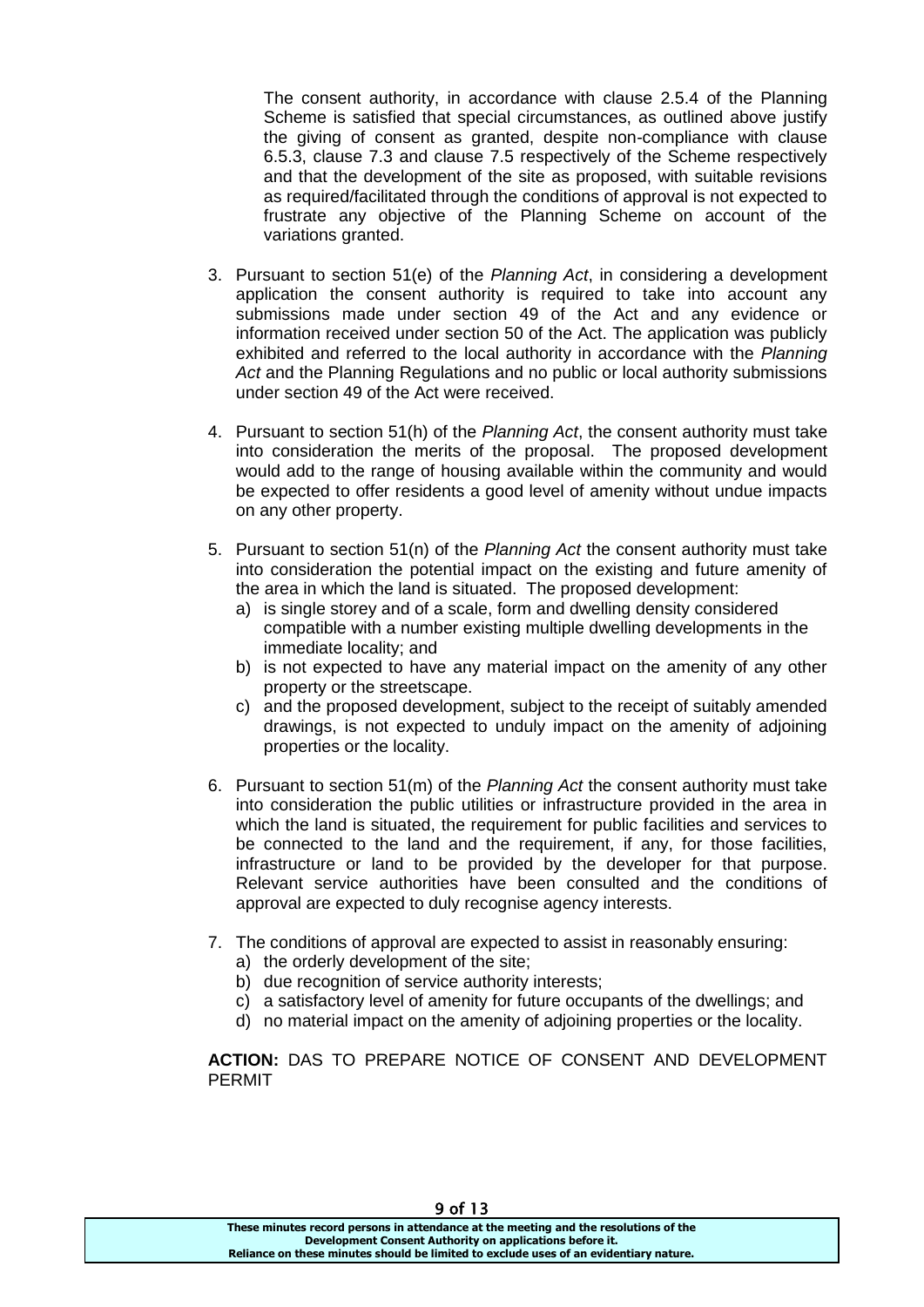## **ITEM 3 SHED AND ANCILLARY OFFICES ADDITIONS TO TENNANT CREEK HOSPITAL PA2018/0116 LOT 2070 (45) SCHMIDT STREET, TOWN OF TENNANT CREEK APPLICANT DEPARTMENT OF INFRASTRUCTURE, PLANNING AND LOGISTICS**

**RESOLVED 0003/18** That, the Development Consent Authority, pursuant to section 53(a) of the *Planning Act*, consents to the application to develop Lot 2070 (45) Schmidt Street, Town of Tennant Creek for the purpose of a maintenance shed and ancillary offices additions for use ancillary to the existing hospital, subject to the following conditions and for the following reasons:

## **GENERAL CONDITIONS**

- 1. The works carried out under this permit shall be in accordance with the drawings endorsed as forming part of the permit.
- 2. The owner of the land must enter into agreements with the relevant authorities for the provision of electricity, water supply and sewerage services to the development shown on the drawings in accordance with the authorities' requirements and relevant legislation at the time.
- 3. Any developments on or adjacent to any easements on site shall be carried out to the requirements of the relevant service authority to the satisfaction of the consent authority.
- 4. Stormwater is to be retained on the site or collected and discharged into the drainage network to the technical standards of and at no cost to Barkly Regional Council, to the satisfaction of the consent authority.
- 5. Before the use or occupation of the development starts, the area(s) set-aside for the parking of vehicles and access lanes as shown on the endorsed plans must be:
	- a) constructed;
	- b) properly formed to such levels that they can be used in accordance with the plans;
	- c) surfaced with concrete or an all-weather-seal coat;
	- d) drained; and
	- e) line-marked to indicate each car space, to the satisfaction of the consent authority.

Car spaces, access lanes and driveways must be kept available for these purposes at all times.

- 6. Before the use/occupation of the development starts, the landscaping works shown on the endorsed plans must be carried out and completed to the satisfaction of the consent authority.
- 7. The landscaping shown on the endorsed plans must be maintained to the satisfaction of the consent authority, including that any dead, diseased or damaged plants are to be replaced.
- 8. All air conditioning condenser units (including any condenser units required to be added or replaced in the future) are to be appropriately screened from public view, located so as to minimise thermal and acoustic impacts on neighbouring properties and condensate disposed of to ground level in a controlled manner to the satisfaction of the consent authority.

| .                                                                                     |  |
|---------------------------------------------------------------------------------------|--|
| These minutes record persons in attendance at the meeting and the resolutions of the  |  |
| Development Consent Authority on applications before it.                              |  |
| Reliance on these minutes should be limited to exclude uses of an evidentiary nature. |  |
|                                                                                       |  |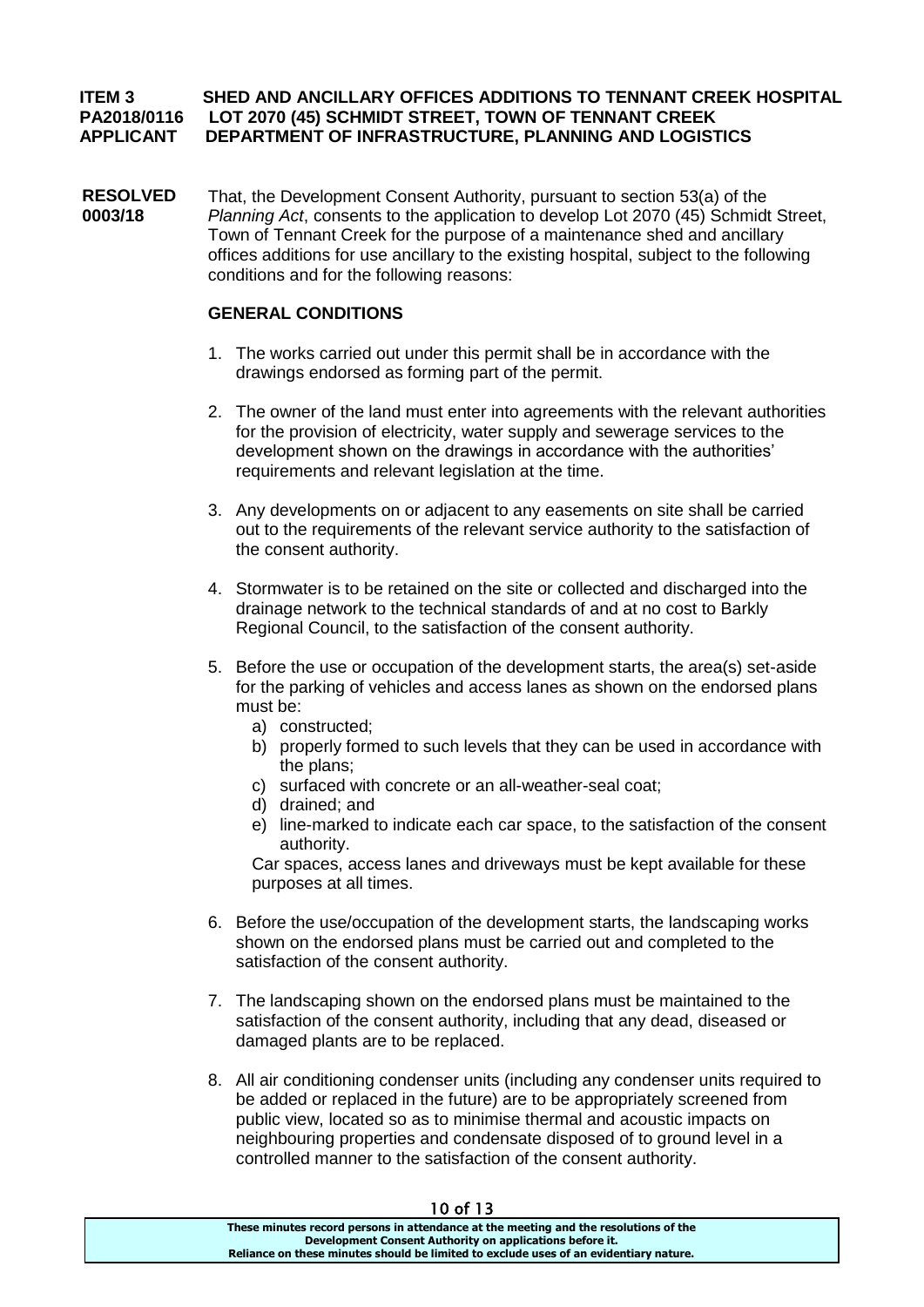9. Any area within the locality of the shed proposed to be used for the storage and collection of garbage and other solid waste must be graded and drained and screened from public view to the satisfaction of the consent authority.

## NOTES:

- 1. A Permit to Work Within a Road Reserve is required from the Barkly Regional Council, before commencement of any work within a road reserve.
- 2. This development permit does not grant "building approval" for the proposed works or of use and you are advised to contact a registered private Building Certifier to ensure that you have attained all necessary approvals before commencing demolition or construction works.
- 3. The Power and Water Corporation advises that the Water and Sewer Services Development Section (landdevelopmentsouth@powerwater.com.au) and Power **Network Engineering** Section (powerconnections@powerwater.com.au) should be contacted via email a minimum of 1 month prior to construction works commencing in order to determine the Corporation's servicing requirements, and the need for upgrading of on-site and/or surrounding infrastructure.
- 4. You are advised to contact Dial Before You Dig on 1100 to obtain a location of the Telstra Network and arrange for any relocation if required. The Telstra contact for relocation work is the Network Integrity and Compliance Group on 1800 810 443.
- 5. The Northern Territory Environment Protection Authority advises that construction work should be conducted in accordance with the Authority's Noise Guidelines for Development Sites in the Northern Territory. The guidelines specify that on-site construction activities are restricted to between 7am and 7pm Monday to Saturday and 9am to 6pm Sunday and Public Holidays. For construction activities outside these hours refer to the guidelines for further information.
- 6. If you choose NBN to service your development, you will need to enter into a development agreement with NBN. The first step is to register the development via http://www.nbnco.com.au/develop-or-plan-with-the-nbn/newdevelopments.html once registered NBN will be in contact to discuss the specific requirements for the development. NBN requires you to apply at least 3 months before any civil works commence. All telecommunications infrastructure should be built to NBN guidelines found at [http://www.nbnco.com.au/develop-or-plan-with-the-nbn/new](http://www.nbnco.com.au/develop-or-plan-with-the-nbn/new-developments/builders-designers.html)[developments/builders-designers.html](http://www.nbnco.com.au/develop-or-plan-with-the-nbn/new-developments/builders-designers.html)
- 7. The Aboriginal Areas Protection Authority recommends that the permit holder obtain an Authority Certificate to indemnify against prosecution under the *Aboriginal Sacred Sites Act*. For advice on how to obtain a certificate please contact the Aboriginal Areas Protection Authority.
- 8. Any proposed works which fall within the scope of the Construction Industry Long Service Leave and Benefits Act must be notified to NT Build by lodgement of the required Project Notification Form. Payment of any levy must be made prior to the commencement of any construction activity. NT Build should be contacted via email (info@ntbuild.com.au) or by phone on 08 89364070 to determine if the proposed works are subject to the Act.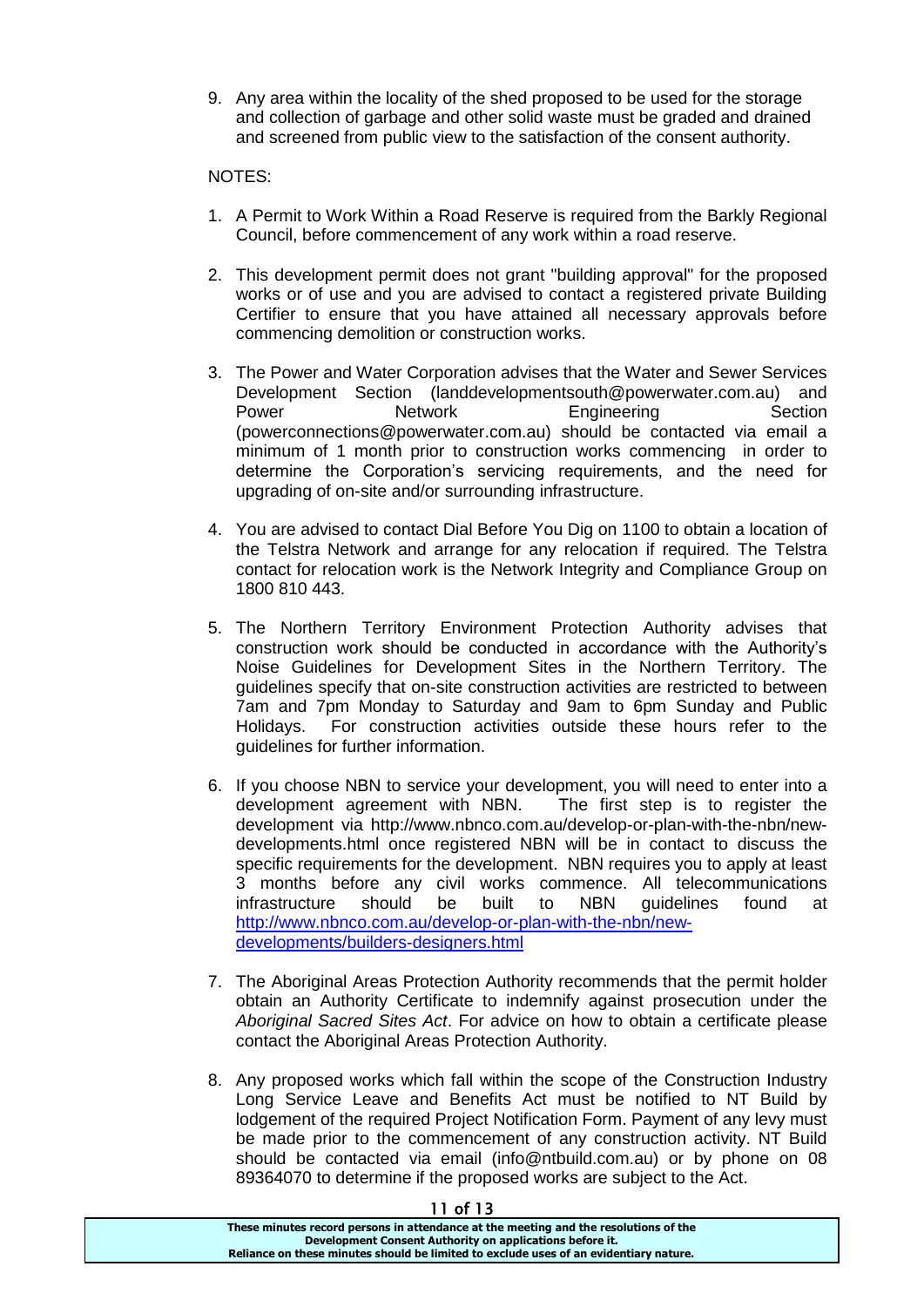## **REASONS**

- 1. Pursuant to section 51(a) of the *Planning Act*, in considering a development application the Development Consent Authority must take into account the planning scheme that applies to the land to which the application relates. The NT Planning Scheme is the applicable planning scheme and the land is zoned CP (Community Purpose). The proposed development is ancillary to the established hospital use of Lot 2070 and is of a form scale and nature considered appropriate to the site and locality. The proposed development is assessed as compliant with clause 6.5.3 (Parking Layout) and all prescriptive performance criteria of the Scheme.
- 2. Pursuant to section 51(e) of the *Planning Act*, in considering a development application the Development Consent Authority is required to take into account any submissions made under section 49 of the Act and any evidence or information received under section 50 of the Act. The application was publicly exhibited in accordance with the *Planning Act* and the Planning Regulations and no public or local authority submissions were received under section 49 of the Act.
- 3. Pursuant to section 51(h) of the *Planning Act*, in considering a development application the Development Consent Authority is required to take into account the merits of the proposed development as demonstrated in the application. The application identified that the development will provide a storage and maintenance area and ancillary offices supporting the ongoing maintenance of the Tennant Creek Hospital.
- 4. Pursuant to section 51(j) of the *Planning Act*, in considering a development application the Development Consent Authority is required to take into account the capability of the land to which the proposed development relates to support the proposed development and the effect of the development on the land and on other land, the physical characteristics of which may be affected by the development. The land is expected to be capable of supporting the proposed development without undue impact on other land.
- 5. Pursuant to section 51(m) of the *Planning Act*, the consent authority must take into account the public utilities or infrastructure provided in the area in which the land is situated, services to be connected to the land and the requirement, if any, for those facilities or infrastructure to be provided by the developer. The conditions of approval are expected to assist in ensuring the orderly servicing and development of the site in accordance with relevant service authority requirements.
- 6. Pursuant to section 51(n) of the *Planning Act*, the consent authority must take into account the potential impact on the existing and future amenity of the area in which the land is situated. The proposed development:
	- a) is of a scale and form considered compatible with the established development of the hospital site and the immediate locality; and
	- b) is not expected to have any material impact on the amenity of any other property or the streetscape. The proposal does not seek consent for any new uses on the site.
- 7. Pursuant to section 51(r) of the *Planning Act*, the consent authority must take into account any potential impact on natural, social, cultural or heritage values, including, for example, the heritage significance of a heritage place or

| 12 OI 13                                                                              |  |
|---------------------------------------------------------------------------------------|--|
| These minutes record persons in attendance at the meeting and the resolutions of the  |  |
| Development Consent Authority on applications before it.                              |  |
| Reliance on these minutes should be limited to exclude uses of an evidentiary nature. |  |
|                                                                                       |  |